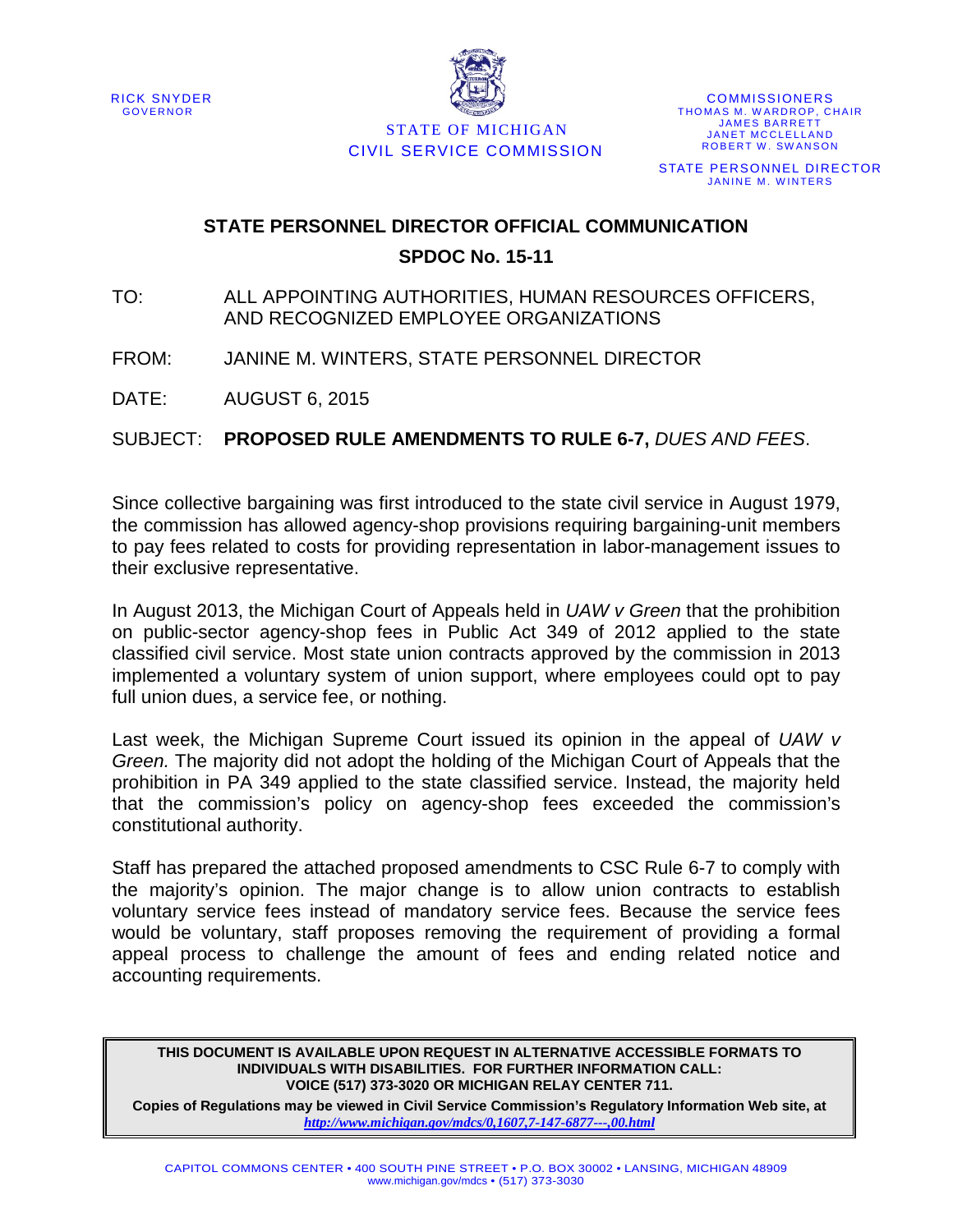Comments on the proposed amendments may be addressed to Matthew Fedorchuk, Deputy Director, Civil Service Commission, P.O. Box 30002, Lansing, Michigan, 48909, or emailed to **fedorchukm@mi.gov**. Comments must be received by Thursday, September 3, 2015.

Attachment